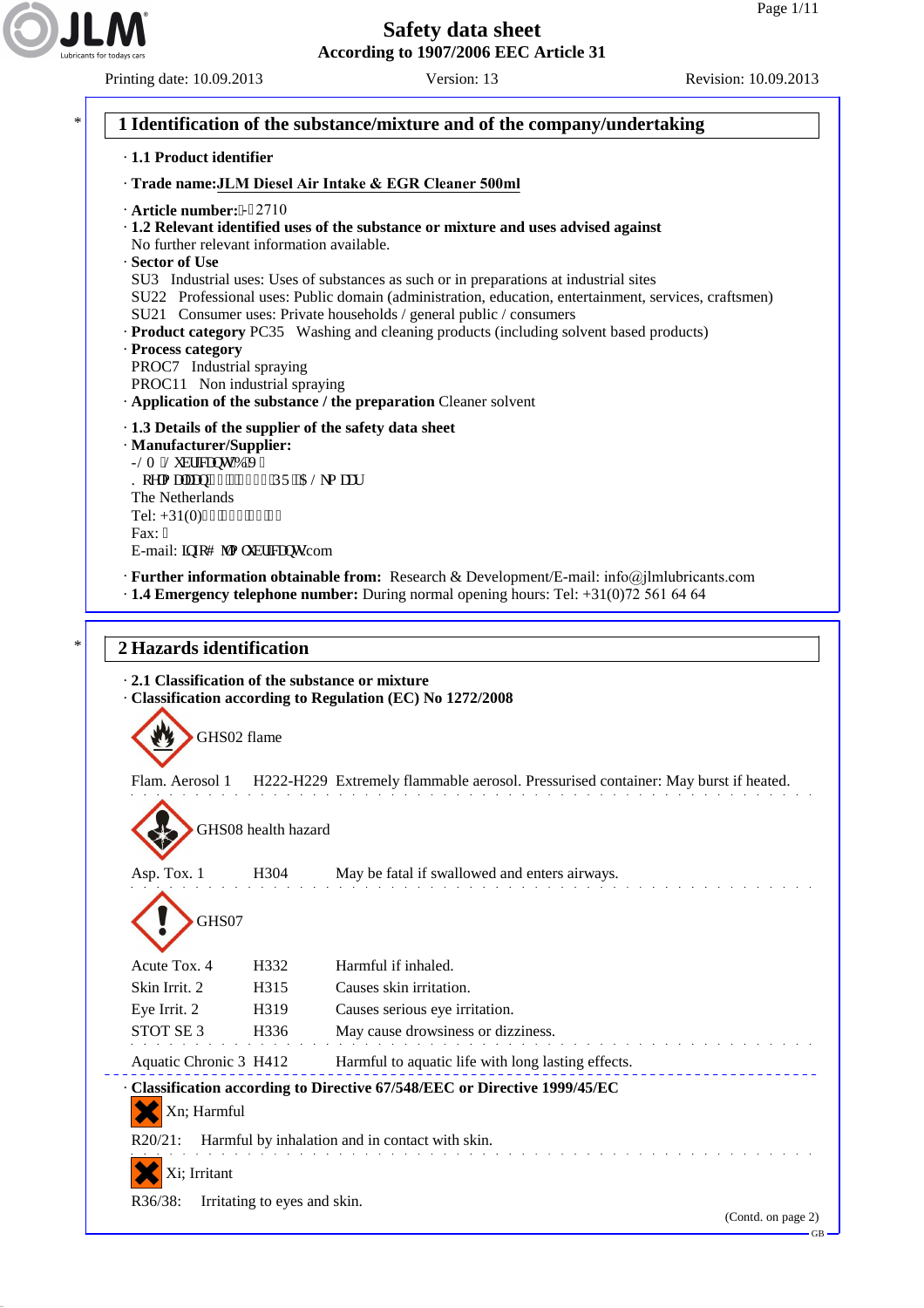



· **PBT:** Not applicable.

(Contd. on page 3) GB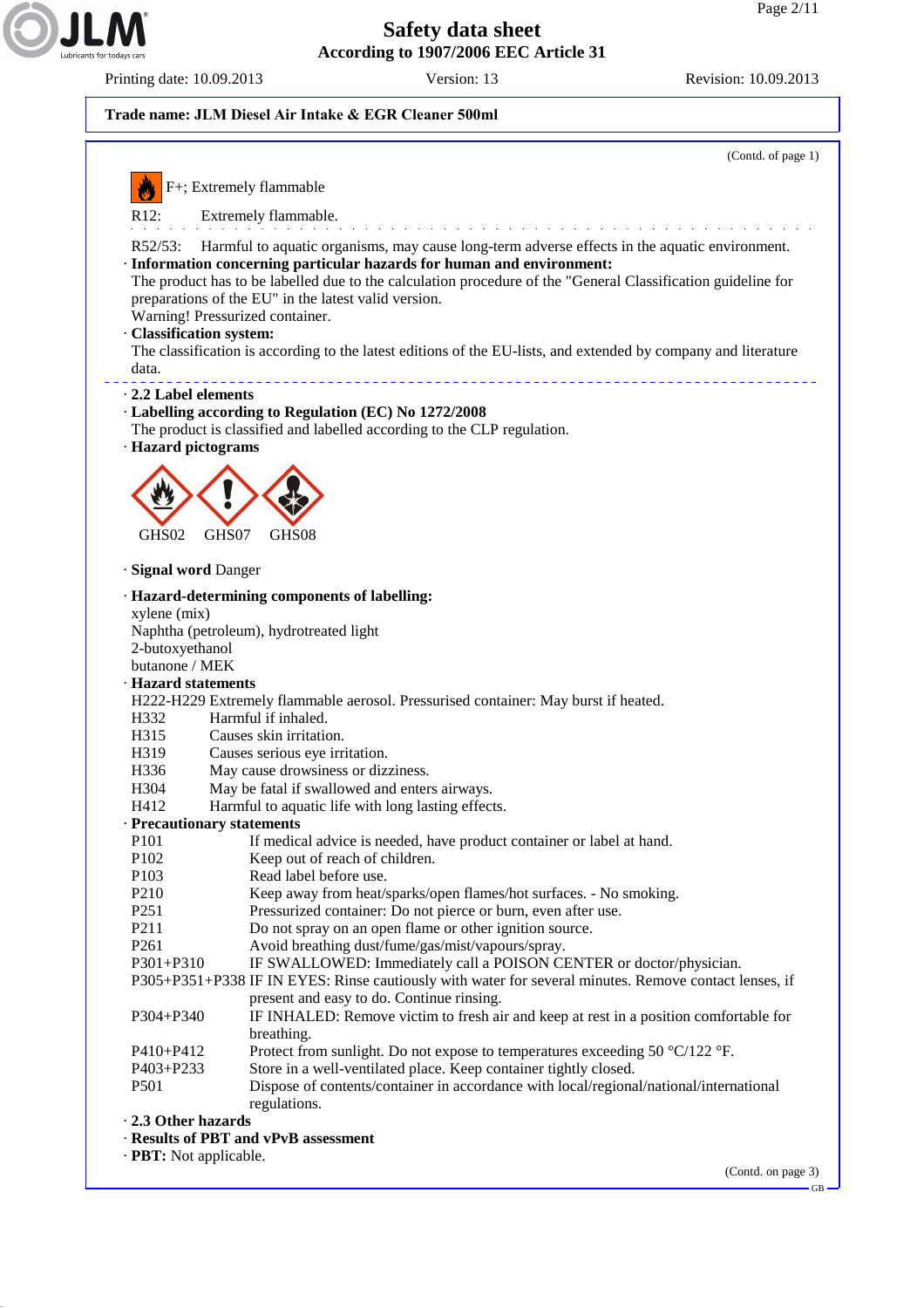JLA

### **Safety data sheet According to 1907/2006 EEC Article 31**

Printing date: 10.09.2013 Version: 13 Revision: 10.09.2013

#### **Trade name:JLM Diesel Air Intake & EGR Cleaner 500ml**

· **vPvB:** Not applicable.

| 3 Composition/information on ingredients                                     |                                                                                                                                                                                                          |               |
|------------------------------------------------------------------------------|----------------------------------------------------------------------------------------------------------------------------------------------------------------------------------------------------------|---------------|
| $\cdot$ 3.1 Substances                                                       |                                                                                                                                                                                                          |               |
| · Additional information:                                                    |                                                                                                                                                                                                          |               |
| CAS: 1330-20-7<br>EINECS: 215-535-7<br>Reg.nr.: 01-2119488216-32             | xylene (mix)<br>Xn R20/21; Xi R38<br>R10<br>Flam. Liq. 3, H226; Acute Tox. 4, H312; Acute Tox. 4, H332; Skin<br>Irrit. 2, H315                                                                           | $25 - 50\%$   |
| $\overline{CAS}$ : 78-93-3<br>EINECS: 201-159-0<br>Reg.nr.: 01-2119457290-43 | butanone / MEK<br>Xi R36; F R11<br>R66-67<br>Flam. Liq. 2, H225; Eye Irrit. 2, H319; STOT SE 3, H336                                                                                                     | $20 - 25%$    |
| CAS: 64742-49-0<br>EC number: 920-750-0<br>Reg.nr.: 01-2119473851-33         | Naphtha (petroleum), hydrotreated light<br>Xn R65; Xi R38; F R11; N R51/53<br>R <sub>67</sub><br>Flam. Liq. 2, H225; Asp. Tox. 1, H304; Aquatic Chronic 2, H411;<br>Skin Irrit. 2, H315; STOT SE 3, H336 | $10 - 20%$    |
| CAS: 67-63-0<br>EINECS: 200-661-7<br>Reg.nr.: 01-2119457558-25               | propan-2-ol<br>Xi R36; F R11<br>R <sub>67</sub><br>Flam. Liq. 2, H225; Eye Irrit. 2, H319; STOT SE 3, H336                                                                                               | $10 - 20%$    |
| CAS: 74-98-6<br>EINECS: 200-827-9<br>Reg.nr.: 01-2119486944-21               | propane<br>$F+R12$<br>Flam. Gas 1, H220; Press. Gas, H280                                                                                                                                                | $10 - 25\%$   |
| CAS: 111-76-2<br>EINECS: 203-905-0                                           | 2-butoxyethanol<br>Xn R20/21/22; Xi R36/38<br>Acute Tox. 4, H302; Acute Tox. 4, H312; Acute Tox. 4, H332; Skin<br>Irrit. 2, H315; Eye Irrit. 2, H319                                                     | $1.0 - 2.5\%$ |

· **3.2 Mixtures**

· **Description:** Active substance with propellant

· **Dangerous components:** -

| · Ingredients according to detergents guidline 648/2004/EC |             |
|------------------------------------------------------------|-------------|
| aliphatic hydrocarbons                                     | $> 30\%$    |
| aromatic hydrocarbons                                      | $15 - 30\%$ |
| $\cdot$ Additional information:                            |             |

### **4 First aid measures**

#### · **4.1 Description of first aid measures**

· **General information:**

Symptoms of poisoning may even occur after several hours; therefore medical observation for at least 48 hours after the accident.

· **After inhalation:**

Supply fresh air. If required, provide artificial respiration. Keep patient warm. Consult doctor if symptoms persist.

In case of unconsciousness place patient stably in side position for transportation.

- · **After skin contact:** Immediately wash with water and soap and rinse thoroughly.
- · **After eye contact:**

Rinse opened eye for several minutes under running water. If symptoms persist, consult a doctor.

· **After swallowing:** Do not induce vomiting; call for medical help immediately.

(Contd. on page 4)

(Contd. of page 2)

GB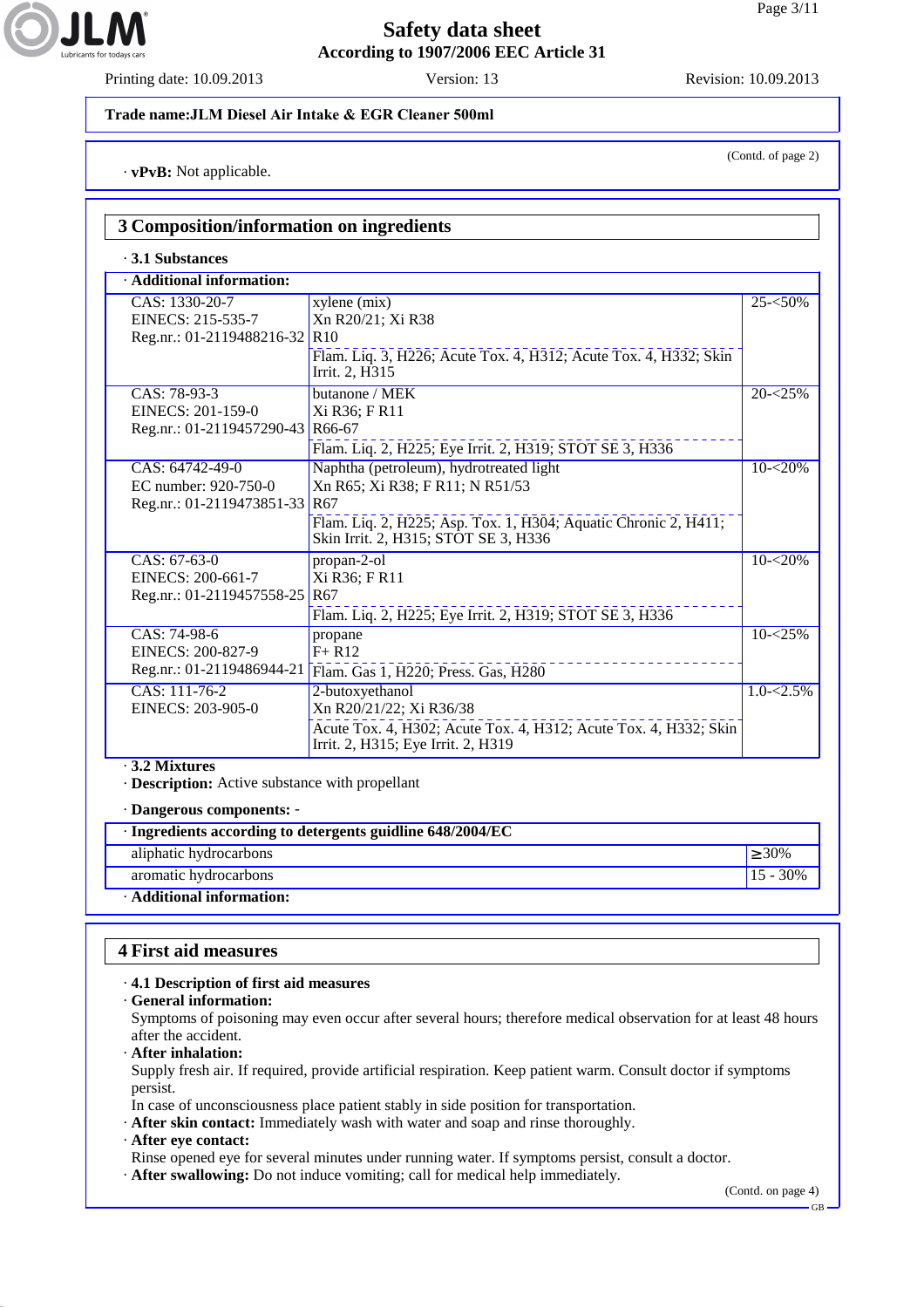Printing date: 10.09.2013 Version: 13 Revision: 10.09.2013

#### **Trade name: JLM Diesel Air Intake & EGR Cleaner 500ml**

- · **4.2 Most important symptoms and effects, both acute and delayed**
- No further relevant information available.
- · **4.3 Indication of any immediate medical attention and special treatment needed**

No further relevant information available.

## **5 Firefighting measures**

- · **5.1 Extinguishing media**
- · **Suitable extinguishing agents:**
- Water haze

Fire-extinguishing powder

Carbon dioxide

Alcohol resistant foam

- · **For safety reasons unsuitable extinguishing agents:** Water with full jet
- · **5.2 Special hazards arising from the substance or mixture** No further relevant information available.
- · **5.3 Advice for firefighters**
- · **Protective equipment:** Mount respiratory protective device.

### **6 Accidental release measures**

- · **6.1 Personal precautions, protective equipment and emergency procedures** Wear protective equipment. Keep unprotected persons away.
- · **6.2 Environmental precautions:**
- Do not allow product to reach sewage system or any water course.
- Inform respective authorities in case of seepage into water course or sewage system.
- Do not allow to enter sewers/ surface or ground water.
- · **6.3 Methods and material for containment and cleaning up:** Dispose contaminated material as waste according to item 13. Ensure adequate ventilation.
- · **6.4 Reference to other sections**
- See Section 7 for information on safe handling.
- See Section 8 for information on personal protection equipment.
- See Section 13 for disposal information.

## **7 Handling and storage**

- · **7.1 Precautions for safe handling** Ensure good ventilation/exhaustion at the workplace. Open and handle receptacle with care. · **Information about fire - and explosion protection:** Do not spray onto a naked flame or any incandescent material. Keep ignition sources away - Do not smoke. Protect against electrostatic charges. Pressurized container: protect from sunlight and do not expose to temperatures exceeding 50 °C, i.e. electric lights. Do not pierce or burn, even after use. · **7.2 Conditions for safe storage, including any incompatibilities** · **Storage:** · **Requirements to be met by storerooms and receptacles:** Store in a cool location. Observe official regulations on storing packagings with pressurized containers. · **Information about storage in one common storage facility:** Observe official regulations on storing packagings with pressurized containers. · **Further information about storage conditions:**
- Keep receptacle tightly sealed. Do not seal receptacle gas tight.

(Contd. on page 5)

(Contd. of page 3)

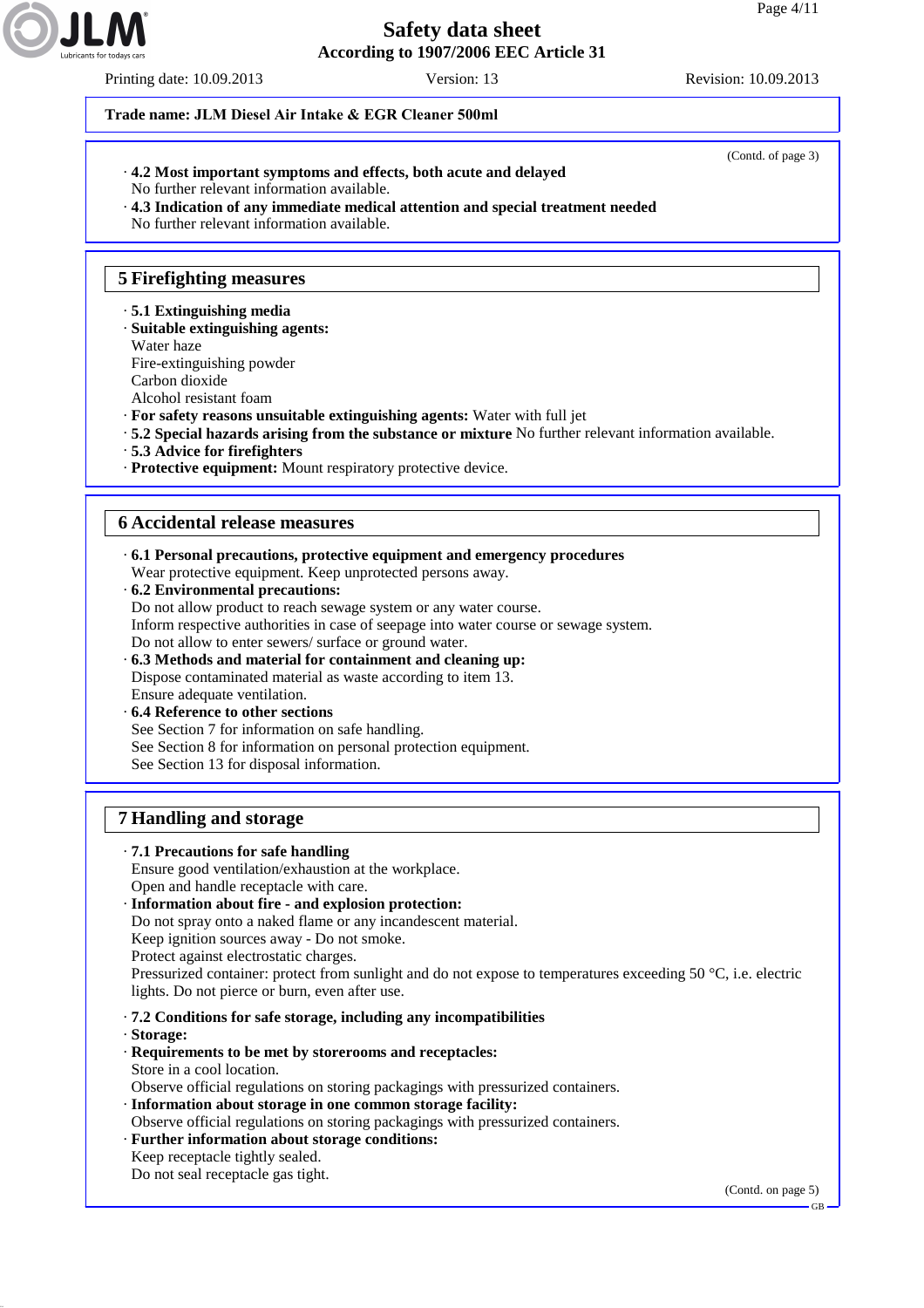Printing date: 10.09.2013 Version: 13 Revision: 10.09.2013



Store in cool, dry conditions in well sealed receptacles. Protect from heat and direct sunlight.

· **7.3 Specific end use(s)** No further relevant information available.

### **8 Exposure controls/personal protection**

· **Additional information about design of technical facilities:** No further data; see item 7.

|                 | 8.1 Control parameters                                                                                     |                                                                           |
|-----------------|------------------------------------------------------------------------------------------------------------|---------------------------------------------------------------------------|
|                 |                                                                                                            | · Ingredients with limit values that require monitoring at the workplace: |
|                 | 1330-20-7 xylene (mix)                                                                                     |                                                                           |
|                 | WEL Short-term value: 441 mg/m <sup>3</sup> , 100 ppm                                                      |                                                                           |
|                 | Long-term value: 220 mg/m <sup>3</sup> , 50 ppm<br>Sk; BMGV                                                |                                                                           |
|                 | 78-93-3 butanone / MEK                                                                                     |                                                                           |
|                 | WEL Short-term value: 899 mg/m <sup>3</sup> , 300 ppm                                                      |                                                                           |
|                 | Long-term value: 600 mg/m <sup>3</sup> , 200 ppm                                                           |                                                                           |
|                 | Sk, BMGV                                                                                                   |                                                                           |
|                 | 67-63-0 propan-2-ol                                                                                        |                                                                           |
|                 | WEL Short-term value: 1250 mg/m <sup>3</sup> , 500 ppm<br>Long-term value: 999 mg/m <sup>3</sup> , 400 ppm |                                                                           |
| 74-98-6 propane |                                                                                                            |                                                                           |
|                 | OEL Short-term value: 3600 mg/m <sup>3</sup> , 2000 ppm                                                    |                                                                           |
|                 | Long-term value: 1800 mg/m <sup>3</sup> , 1000 ppm                                                         |                                                                           |
|                 | 111-76-2 2-butoxyethanol                                                                                   |                                                                           |
|                 | WEL Short-term value: 246 mg/m <sup>3</sup> , 50 ppm                                                       |                                                                           |
|                 | Long-term value: 123 mg/m <sup>3</sup> , 25 ppm                                                            |                                                                           |
|                 | Sk, BMGV                                                                                                   |                                                                           |
| $\cdot$ DNELs   |                                                                                                            |                                                                           |
|                 | 78-93-3 butanone / MEK                                                                                     |                                                                           |
| Oral            |                                                                                                            | DNEL Long term-systemic 31 mg/kg bw/day (Consumer)                        |
| Dermal          |                                                                                                            | DNEL Long term-systemic 412 mg/kg bw/day (Consumer)                       |
|                 |                                                                                                            | 1161 mg/kg bw/day (Worker)                                                |
|                 | Inhalative DNEL Long term-systemic 106 mg/m3 (Consumer)                                                    |                                                                           |
|                 | 64742-49-0 Naphtha (petroleum), hydrotreated light                                                         | 600 mg/m3 (Worker)                                                        |
| Oral            |                                                                                                            | DNEL Long term-systemic 699 mg/kg bw/day (Consumer)                       |
| Dermal          |                                                                                                            | DNEL Long term-systemic 699 mg/kg bw/day (Consumer)                       |
|                 |                                                                                                            | 773 mg/kg bw/day (Worker)                                                 |
|                 | Inhalative DNEL Long term-systemic $608 \text{ mg/m}$ 3 (Consumer)                                         |                                                                           |
|                 |                                                                                                            | 2035 mg/m3 (Worker)                                                       |
|                 | 67-63-0 propan-2-ol                                                                                        |                                                                           |
| Oral            |                                                                                                            | DNEL Long term-systemic 26 mg/kg bw/day (Consumer)                        |
| Dermal          |                                                                                                            | DNEL Long term-systemic 319 mg/kg bw/day (Consumer)                       |
|                 |                                                                                                            | 888 mg/kg bw/day (Worker)                                                 |
|                 | Inhalative DNEL Long term-systemic 89 mg/m3 (Consumer)                                                     |                                                                           |
|                 |                                                                                                            | 500 mg/m3 (Worker)                                                        |
|                 |                                                                                                            | (Cond. on page 6)                                                         |
|                 |                                                                                                            | <b>GB</b>                                                                 |



(Contd. of page 4)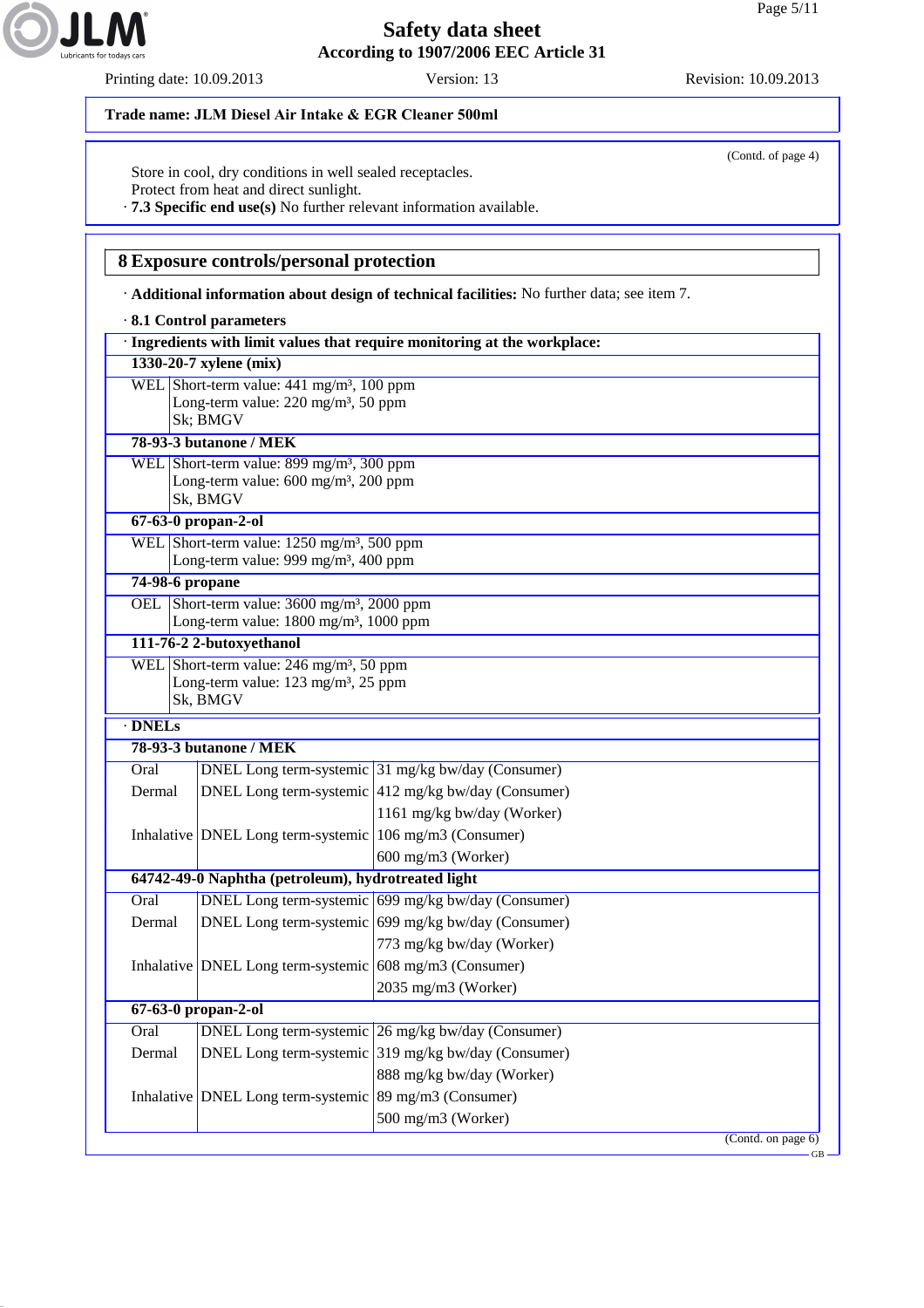

Printing date: 10.09.2013 Version: 13 Revision: 10.09.2013

### **Trade name: JLM Diesel Air Intake & EGR Cleaner 500ml**

|                             | (Contd. of page 5)                                                                                                                                                                                                                                                                                                                                                                                                                                                                                                                                                  |
|-----------------------------|---------------------------------------------------------------------------------------------------------------------------------------------------------------------------------------------------------------------------------------------------------------------------------------------------------------------------------------------------------------------------------------------------------------------------------------------------------------------------------------------------------------------------------------------------------------------|
|                             | · Ingredients with biological limit values:<br>1330-20-7 xylene (mix)                                                                                                                                                                                                                                                                                                                                                                                                                                                                                               |
|                             | BMGV 650 mmol/mol creatinine                                                                                                                                                                                                                                                                                                                                                                                                                                                                                                                                        |
|                             | Medium: urine                                                                                                                                                                                                                                                                                                                                                                                                                                                                                                                                                       |
|                             | Sampling time: post shift                                                                                                                                                                                                                                                                                                                                                                                                                                                                                                                                           |
|                             | Parameter: methyl hippuric acid                                                                                                                                                                                                                                                                                                                                                                                                                                                                                                                                     |
|                             | 78-93-3 butanone / MEK                                                                                                                                                                                                                                                                                                                                                                                                                                                                                                                                              |
|                             | $BMGV$ 70 µmol/L                                                                                                                                                                                                                                                                                                                                                                                                                                                                                                                                                    |
|                             | Medium: urine                                                                                                                                                                                                                                                                                                                                                                                                                                                                                                                                                       |
|                             | Sampling time: post shift                                                                                                                                                                                                                                                                                                                                                                                                                                                                                                                                           |
|                             | Parameter: butan-2-one                                                                                                                                                                                                                                                                                                                                                                                                                                                                                                                                              |
|                             | 111-76-2 2-butoxyethanol                                                                                                                                                                                                                                                                                                                                                                                                                                                                                                                                            |
|                             | BMGV 240 mmol/mol creatinine                                                                                                                                                                                                                                                                                                                                                                                                                                                                                                                                        |
|                             | Medium: urine                                                                                                                                                                                                                                                                                                                                                                                                                                                                                                                                                       |
|                             | Sampling time: post shift                                                                                                                                                                                                                                                                                                                                                                                                                                                                                                                                           |
|                             | Parameter: butoxyacetic acid                                                                                                                                                                                                                                                                                                                                                                                                                                                                                                                                        |
|                             | · Additional information: The lists valid during the making were used as basis.                                                                                                                                                                                                                                                                                                                                                                                                                                                                                     |
| Filter A/P2<br>Filter AX/P2 | Do not inhale gases / fumes / aerosols.<br>Avoid contact with the eyes and skin.<br>· Respiratory protection:<br>In case of brief exposure or low pollution use respiratory filter device. In case of intensive or longer exposure<br>use self-contained respiratory protective device.<br>· Protection of hands:<br>The glove material has to be impermeable and resistant to the product/ the substance/ the preparation.<br>Due to missing tests no recommendation to the glove material can be given for the product/ the preparation/<br>the chemical mixture. |
| $m_{\!p}$<br>uk             | Protective gloves                                                                                                                                                                                                                                                                                                                                                                                                                                                                                                                                                   |
|                             | Solvent resistant gloves<br>Selection of the glove material on consideration of the penetration times, rates of diffusion and the degradation<br>· Material of gloves                                                                                                                                                                                                                                                                                                                                                                                               |
| application.                | The selection of the suitable gloves does not only depend on the material, but also on further marks of quality<br>and varies from manufacturer to manufacturer. As the product is a preparation of several substances, the<br>resistance of the glove material can not be calculated in advance and has therefore to be checked prior to the<br>Nitrile rubber, NBR                                                                                                                                                                                                |

· **Penetration time of glove material**

The exact break trough time has to be found out by the manufacturer of the protective gloves and has to be observed.

· **Eye protection:**



Tightly sealed goggles

(Contd. on page 7)

GB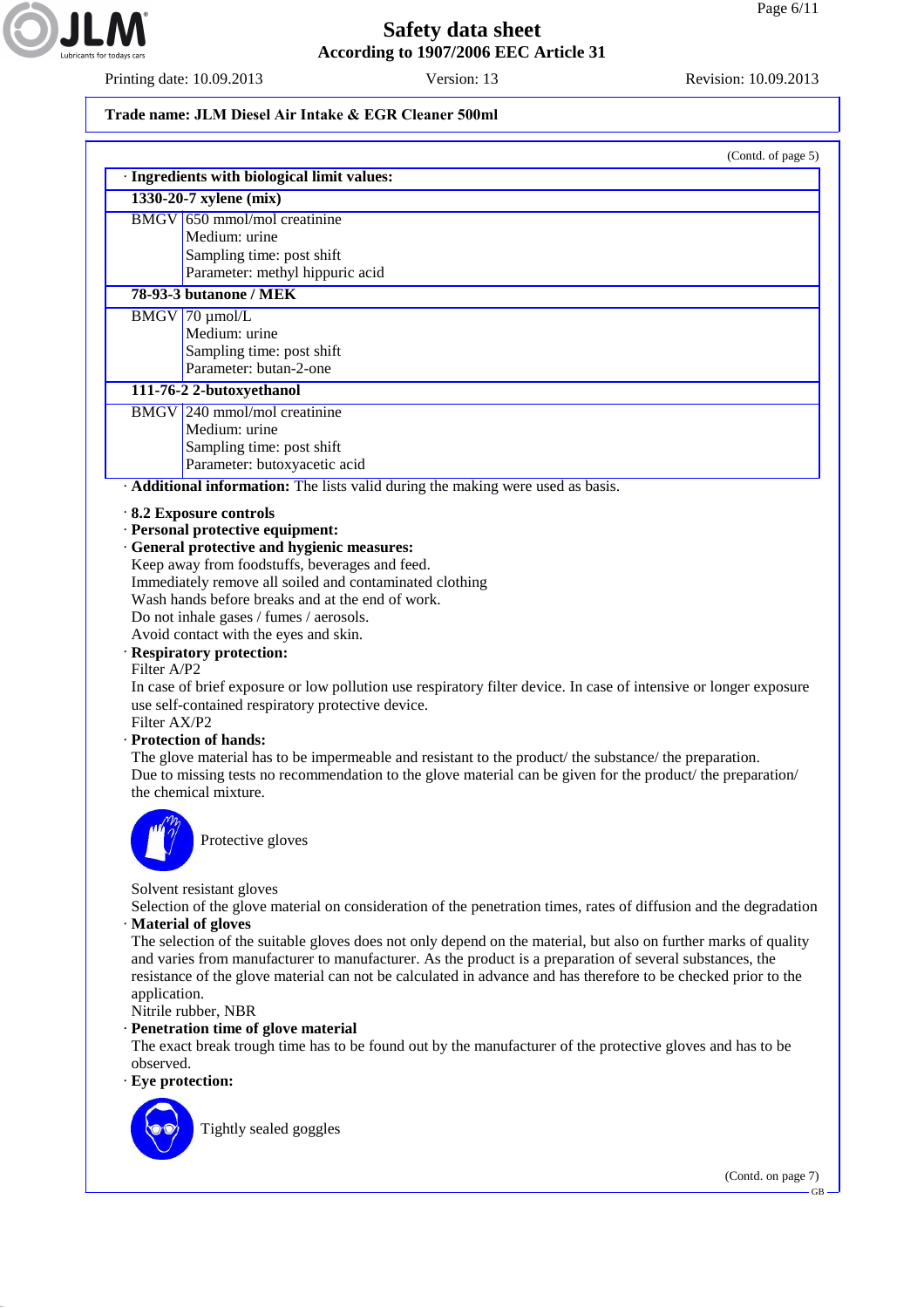

Printing date: 10.09.2013 Version: 13 Revision: 10.09.2013

(Contd. of page 6)

#### **Trade name: JLM Diesel Air Intake & EGR Cleaner 500ml**

· **Body protection:** Use protective suit.

| · 9.1 Information on basic physical and chemical properties |                                                                                                 |
|-------------------------------------------------------------|-------------------------------------------------------------------------------------------------|
| <b>General Information</b>                                  |                                                                                                 |
| $\cdot$ Appearance:                                         |                                                                                                 |
| Form:                                                       | Aerosol                                                                                         |
| Colour:                                                     | According to product specification                                                              |
| $\cdot$ Odour:                                              | Characteristic                                                                                  |
| · Odour threshold:                                          | Not determined.                                                                                 |
| $\cdot$ pH-value:                                           | Not determined.                                                                                 |
| Change in condition                                         |                                                                                                 |
| <b>Melting point/Melting range:</b>                         | Undetermined.                                                                                   |
| <b>Boiling point/Boiling range:</b>                         | -44 °C                                                                                          |
| · Flash point:                                              | -97 °C                                                                                          |
| · Flammability (solid, gaseous):                            | Not applicable.                                                                                 |
| · Ignition temperature:                                     | 200 °C                                                                                          |
| · Decomposition temperature:                                | Not determined.                                                                                 |
| · Self-igniting:                                            | Product is not selfigniting.                                                                    |
| · Danger of explosion:                                      | Product is not explosive. However, formation of explosive air/<br>vapour mixtures are possible. |
| · Explosion limits:                                         |                                                                                                 |
| Lower:                                                      | $0.7$ Vol %                                                                                     |
| <b>Upper:</b>                                               | 12.0 Vol %                                                                                      |
| · Vapour pressure at 20 °C:                                 | 5 Bar                                                                                           |
| $\cdot$ Density at 20 °C:                                   | $0.745$ g/cm <sup>3</sup>                                                                       |
| · Relative density                                          | Not determined.                                                                                 |
| · Vapour density                                            | Not determined.                                                                                 |
| · Evaporation rate                                          | Not applicable.                                                                                 |
| · Solubility in / Miscibility with                          |                                                                                                 |
| water:                                                      | Not miscible or difficult to mix.                                                               |
| · Partition coefficient (n-octanol/water): Not determined.  |                                                                                                 |
| · Viscosity:                                                |                                                                                                 |
| <b>Dynamic:</b>                                             | Not determined.                                                                                 |
| Kinematic:                                                  | Not determined.                                                                                 |
| · Solvent content:                                          |                                                                                                 |
| <b>Organic solvents:</b>                                    | 99.9%                                                                                           |
| Solids content:                                             | 0.1 %                                                                                           |
| . 9.2 Other information                                     | No further relevant information available.                                                      |

### **10 Stability and reactivity**

- · **10.1 Reactivity**
- · **10.2 Chemical stability**
- · **Thermal decomposition / conditions to be avoided:** No decomposition if used according to specifications.
- · **10.3 Possibility of hazardous reactions** No dangerous reactions known.
- · **10.4 Conditions to avoid** No further relevant information available.

(Contd. on page 8)

GB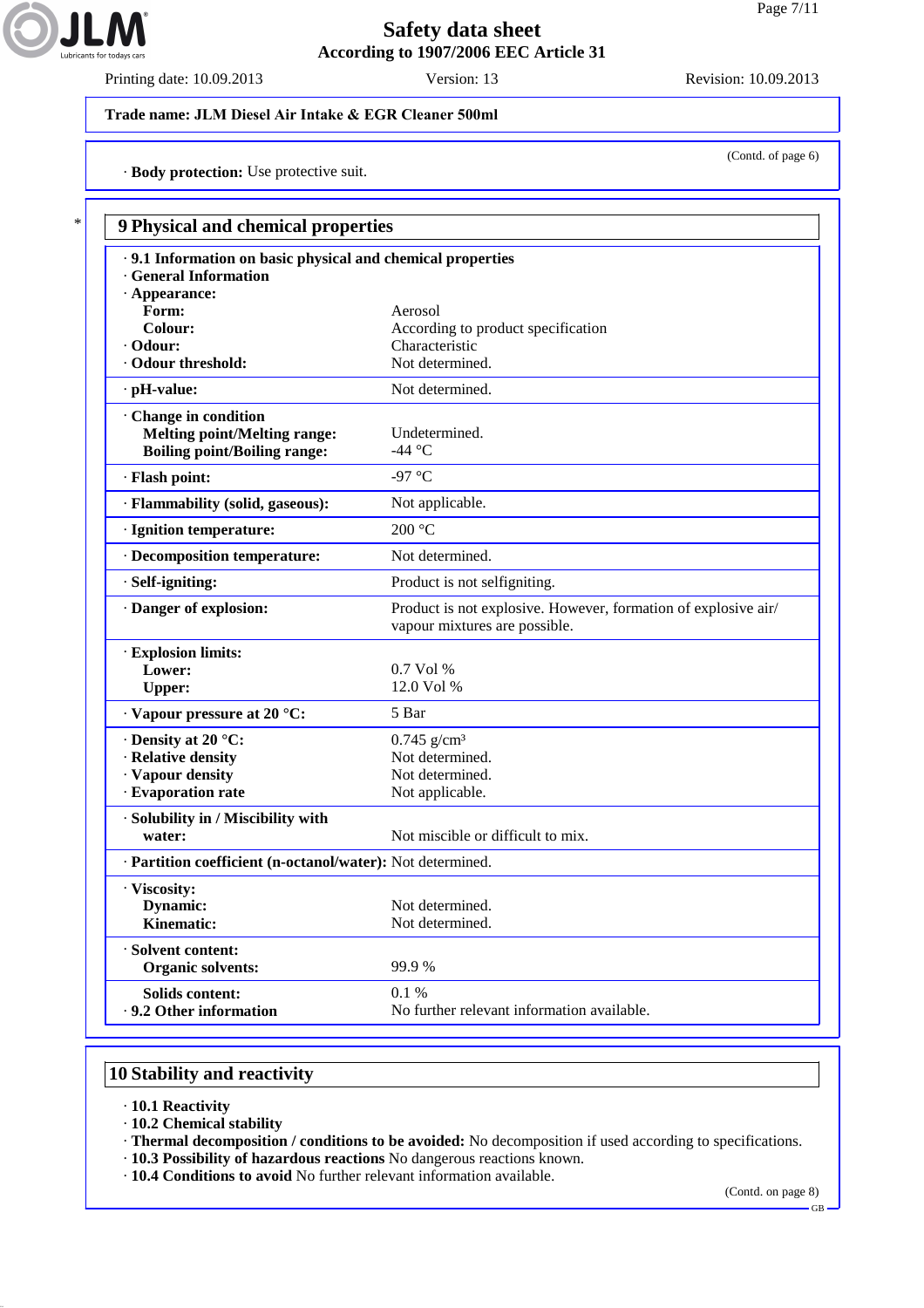

Printing date: 10.09.2013 Version: 13 Revision: 10.09.2013

(Contd. of page 7)

**Trade name: JLM Diesel Air Intake & EGR Cleaner 500ml**

· **10.5 Incompatible materials:** No further relevant information available.

· **10.6 Hazardous decomposition products:** No dangerous decomposition products known.

**11 Toxicological information** · **11.1 Information on toxicological effects** · **Acute toxicity:** · **LD/LC50 values relevant for classification: 1330-20-7 xylene (mix)** Oral LD50 4300 mg/kg (rat) Dermal LD50 2000 mg/kg (rbt) **78-93-3 butanone / MEK** Oral LD50 >2193 mg/kg (rat) Dermal LD50 >5000 mg/kg (rabbit) 5000 mg/kg (rbt) **64742-49-0 Naphtha (petroleum), hydrotreated light** Oral  $LD50$   $>5000$  mg/kg (rat) Dermal LD50 >2800 mg/kg (rabbit) Inhalative  $|LC50/4 h| > 23$  mg/l (rat) **67-63-0 propan-2-ol** Oral LD50 5840 mg/kg (rat) Dermal LD50 13900 mg/kg (rabbit) Inhalative LC50/6h  $25000$  mg/m3 (rat) **111-76-2 2-butoxyethanol** Oral LD50 300 mg/kg (rabbit) 470 mg/kg (rat) Dermal LD50 2000 mg/kg (rabbit) · **Primary irritant effect:**

· **on the skin:** Irritant to skin and mucous membranes.

· **on the eye:** Irritating effect.

· **Sensitization:** No sensitizing effects known.

· **Additional toxicological information:**

The product shows the following dangers according to the calculation method of the General EU Classification Guidelines for Preparations as issued in the latest version: Harmful

Irritant

# **12 Ecological information** · **12.1 Toxicity** · **Aquatic toxicity: 1330-20-7 xylene (mix)** EC50/48h 3.2-9.5 mg/l (Daphnia magna) LC50/96h  $\qquad$  8.9-16.4 mg/l (Pimephales promelas) **78-93-3 butanone / MEK** EC50/48h 308 mg/l (Daphnia magna) LC50/96h 2993 mg/l (Pimephales promelas) **64742-49-0 Naphtha (petroleum), hydrotreated light** EC50/48h 3 mg/l (Daphnia magna) (Contd. on page 9)

GB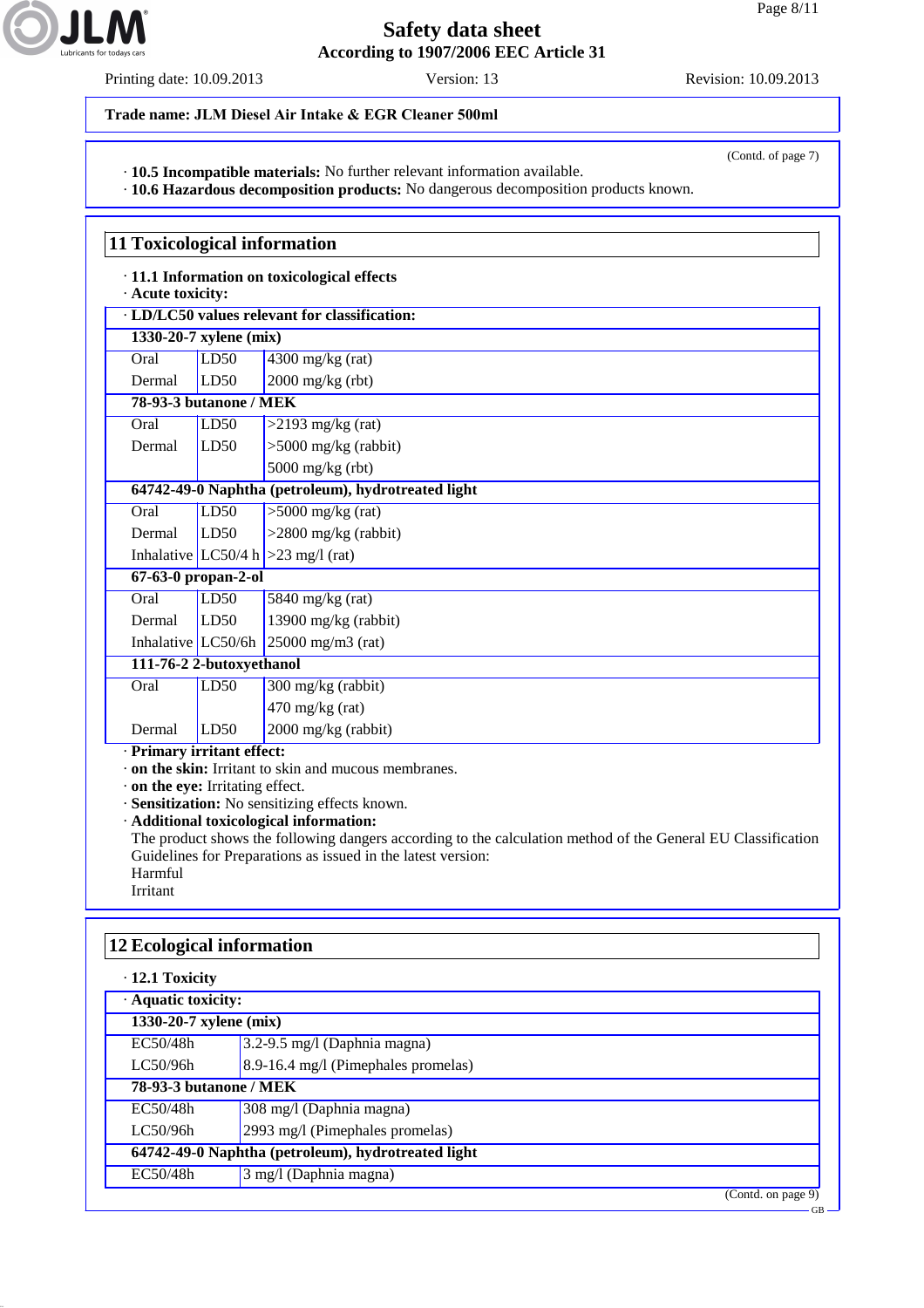

Printing date: 10.09.2013 Version: 13 Revision: 10.09.2013

### **Trade name: JLM Diesel Air Intake & EGR Cleaner 500ml**

|                                                                | (Contd. of page 8)                                                                                                                                                                                             |  |
|----------------------------------------------------------------|----------------------------------------------------------------------------------------------------------------------------------------------------------------------------------------------------------------|--|
| EL50 (72h)                                                     | 10-30 mg/l (Pseudokirchneriella subcapitata)                                                                                                                                                                   |  |
| LL50 (96h)                                                     | >13.4 mg/l (Oncorhynchus mykiss (96h))                                                                                                                                                                         |  |
|                                                                | LOEC (21 days) $0.32 \text{ mg/l}$ (Daphnia magna)                                                                                                                                                             |  |
|                                                                | NOEC $(21 \text{ days})$ 0.17 mg/l (Daphnia magna)                                                                                                                                                             |  |
| NOELR (72h)                                                    | 10 mg/l (Pseudokirchneriella subcapitata)                                                                                                                                                                      |  |
| 67-63-0 propan-2-ol                                            |                                                                                                                                                                                                                |  |
| LC50(24h)                                                      | 9714 mg/l (Daphnia magna)                                                                                                                                                                                      |  |
| LC50/96h                                                       | 9640 mg/l (Pimephales promelas)                                                                                                                                                                                |  |
| LOEC (8 days)                                                  | $1000$ mg/l (algae)                                                                                                                                                                                            |  |
| 111-76-2 2-butoxyethanol                                       |                                                                                                                                                                                                                |  |
| LC50                                                           | 1490 mg/l (Lepomis macrochirus (96 h))                                                                                                                                                                         |  |
| · Ecotoxical effects:<br>· Remark: Harmful to fish             | · 12.2 Persistence and degradability Easily biodegradable<br>· 12.3 Bioaccumulative potential No further relevant information available.<br>· 12.4 Mobility in soil No further relevant information available. |  |
|                                                                |                                                                                                                                                                                                                |  |
| General notes:                                                 | · Additional ecological information:                                                                                                                                                                           |  |
|                                                                | Water hazard class 2 (German Regulation) (Self-assessment): hazardous for water                                                                                                                                |  |
|                                                                | Do not allow product to reach ground water, water course or sewage system.                                                                                                                                     |  |
|                                                                | Danger to drinking water if even small quantities leak into the ground.                                                                                                                                        |  |
| Harmful to aquatic organisms                                   |                                                                                                                                                                                                                |  |
|                                                                | .12.5 Results of PBT and vPvB assessment                                                                                                                                                                       |  |
| · <b>PBT:</b> Not applicable.<br>$\cdot$ vPvB: Not applicable. |                                                                                                                                                                                                                |  |

# **13 Disposal considerations**

· **13.1 Waste treatment methods**

· **Recommendation**

Must not be disposed together with household garbage. Do not allow product to reach sewage system.

- · **Uncleaned packaging:**
- · **Recommendation:** Disposal must be made according to official regulations.

| $\cdot$ 14.1 UN-Number               |                     |  |
|--------------------------------------|---------------------|--|
| ADR, IMDG, IATA                      | UN1950              |  |
| $\cdot$ 14.2 UN proper shipping name |                     |  |
| $\cdot$ ADR                          | 1950 AEROSOLS       |  |
| $\cdot$ IMDG                         | <b>AEROSOLS</b>     |  |
| $\cdot$ IATA                         | AEROSOLS, flammable |  |
| $\cdot$ ADR                          |                     |  |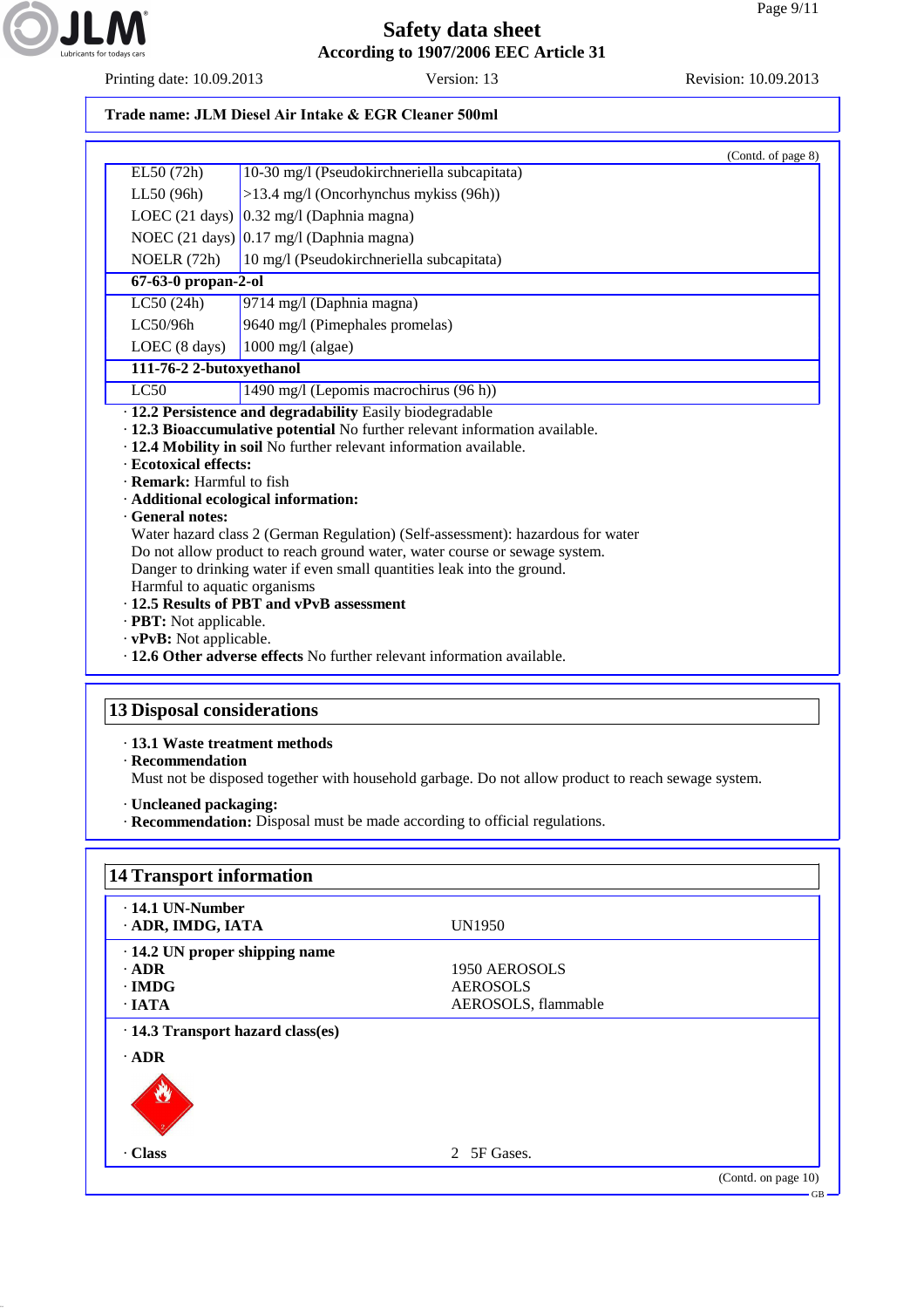

Printing date: 10.09.2013 Version: 13 Revision: 10.09.2013

### **Trade name: JLM Diesel Air Intake & EGR Cleaner 500ml**

|                                                      | (Contd. of page 9)           |
|------------------------------------------------------|------------------------------|
| · Label                                              | 2.1                          |
| · IMDG, IATA                                         |                              |
|                                                      |                              |
| <b>Class</b>                                         | 2.1                          |
| · Label                                              | 2.1                          |
| · 14.4 Packing group<br>ADR, IMDG, IATA              | Void                         |
| · 14.5 Environmental hazards:<br>· Marine pollutant: | No                           |
| · 14.6 Special precautions for user                  | Warning: Gases.              |
| · Danger code (Kemler):                              |                              |
| · EMS Number:                                        | $F-D,S-U$                    |
| · 14.7 Transport in bulk according to Annex II of    |                              |
| <b>MARPOL73/78 and the IBC Code</b>                  | Not applicable.              |
| · Transport/Additional information:                  |                              |
| $-$ ADR                                              |                              |
| $\cdot$ Limited quantities (LQ)                      | 1L                           |
| · Transport category                                 | 2                            |
| · Tunnel restriction code                            | D                            |
| · UN "Model Regulation":                             | <b>UN1950, AEROSOLS, 2.1</b> |

#### **15 Regulatory information**

· **15.1 Safety, health and environmental regulations/legislation specific for the substance or mixture**

- · **National regulations:**
- · **Technical instructions (air):**

| ass   Share in % |
|------------------|
| $50-100$         |

- · **VOC-CH** 100.00 %
- · **VOC-EU** 745.0 g/l
- · **Danish MAL Code** 5-3
- · **15.2 Chemical safety assessment:** A Chemical Safety Assessment has not been carried out.

#### **16 Other information**

This information is based on our present knowledge. However, this shall not constitute a guarantee for any specific product features and shall not establish a legally valid contractual relationship.

#### · **Relevant phrases**

- H220 Extremely flammable gas.
- H225 Highly flammable liquid and vapour.
- H226 Flammable liquid and vapour.
- H280 Contains gas under pressure; may explode if heated.
- H302 Harmful if swallowed.
- H304 May be fatal if swallowed and enters airways.
- H312 Harmful in contact with skin.
- H315 Causes skin irritation.

(Contd. on page 11)

GB